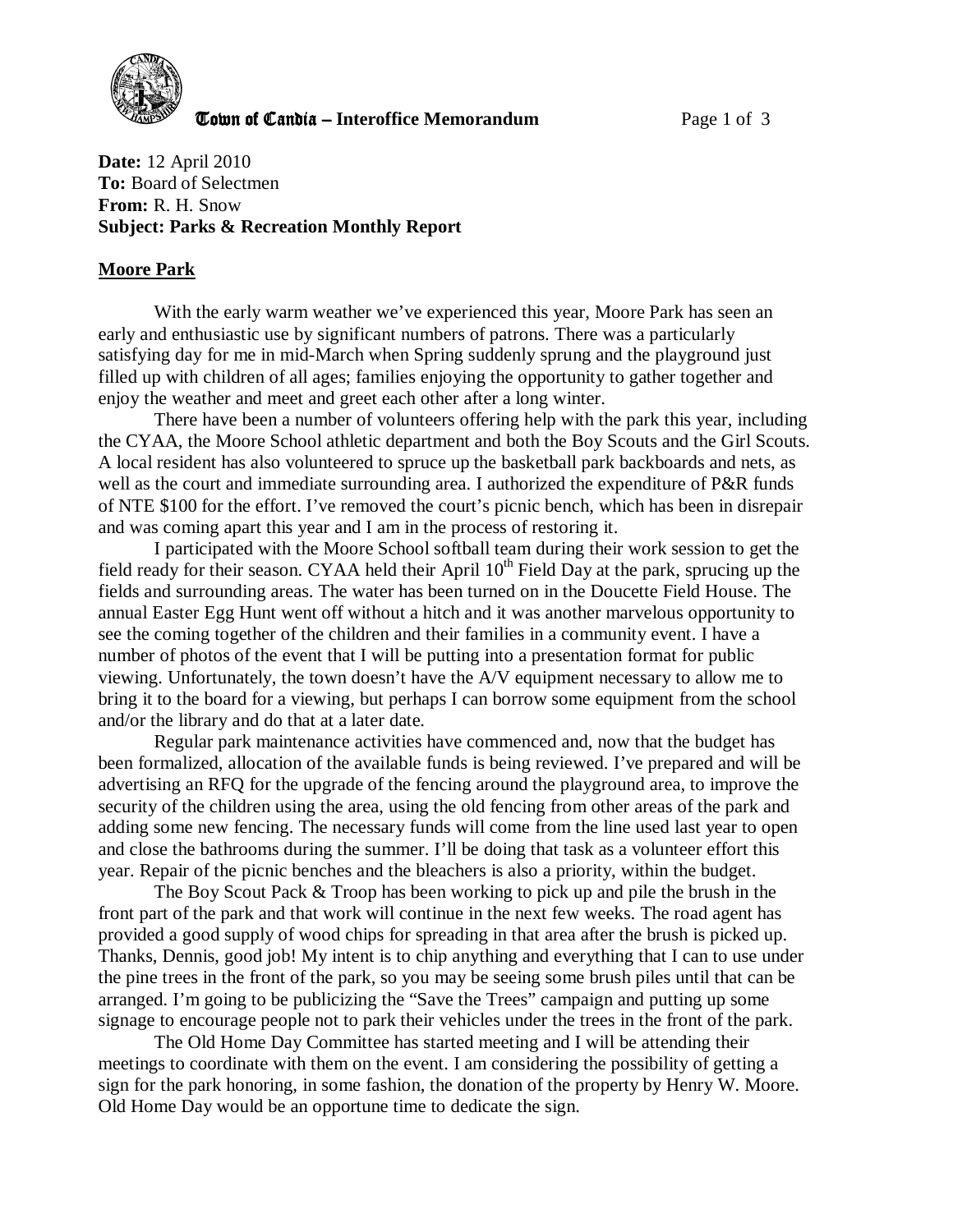

## **The United Candia – Interoffice Memorandum** *Page 2 of 3*

Word has reached me that there are some concerns about the condition of the park. If anyone has any questions or concerns about the park, have them contact me. There are plenty of opportunities for more volunteers.

The town meeting supported the funding of an increased playground maintenance fund, allowing us to address some of the issues with the equipment and/or the surface. I've contacted the firm that supplied the playground equipment and supervised the installation. I will be meeting with a representative on the  $22<sup>nd</sup>$  of this month to discuss the repair of a piece of equipment and the options for installing a sand pile and improving the surface in the playground..

I will be reviewing the status of the bathrooms with the CYAA and working with them to complete the repairs scheduled and any additional work that needs to be done. A water test is necessary and has been agreed to by the board. It is suggested that the test be done as soon as possible, to ensure that any corrective action necessary is done before we get into the busy season.

Repairs are planned, in conjunction with the CYAA, for the bleachers and I will be repairing and or replacing our supply of picnic benches. The picnic benches in the woods across from the town offices are going to be moved to the park. That site hasn't been maintained and isn't being used.

## **Skateboard Park**

 I'll be scheduling another meeting of the skateboard park users association this month. I've talked to the park sponsors about the replace or repair of the remaining wooden structures. The park has significant drainage issues, with a drainage swale directing runoff down the middle of the park. This results in the deposit of sand and silt on the skating surface, an undesirable effect. It's amazing the number and diversity of young people and families that use the skateboard park. On any given day, you're as likely to see preschool children riding their bikes while their parents watch as you are to see teenagers doing tricks.

## **Summer Recreation Program**

Next year's program was advertised in December, with M&C as the contract agent, as a fully user funded program. There continues to be limited reaction to the program from the public. The contract language has been reviewed, the dates changed to reflect the current year and both the M&C and the CYAA contracts are ready for the board's signature. The CYAA contract is limited to the use of their facilities during inclement weather. The rates are being offered at a steep discount for the summer recreation program.

# **Continuing Concerns, Issues and Questions**

The parking area between the skateboard park and the town office parking lot by the police department was further improved last year by the Road Agent, opening up the area for parking spaces, something that continues to be sorely needed during events. The improvement